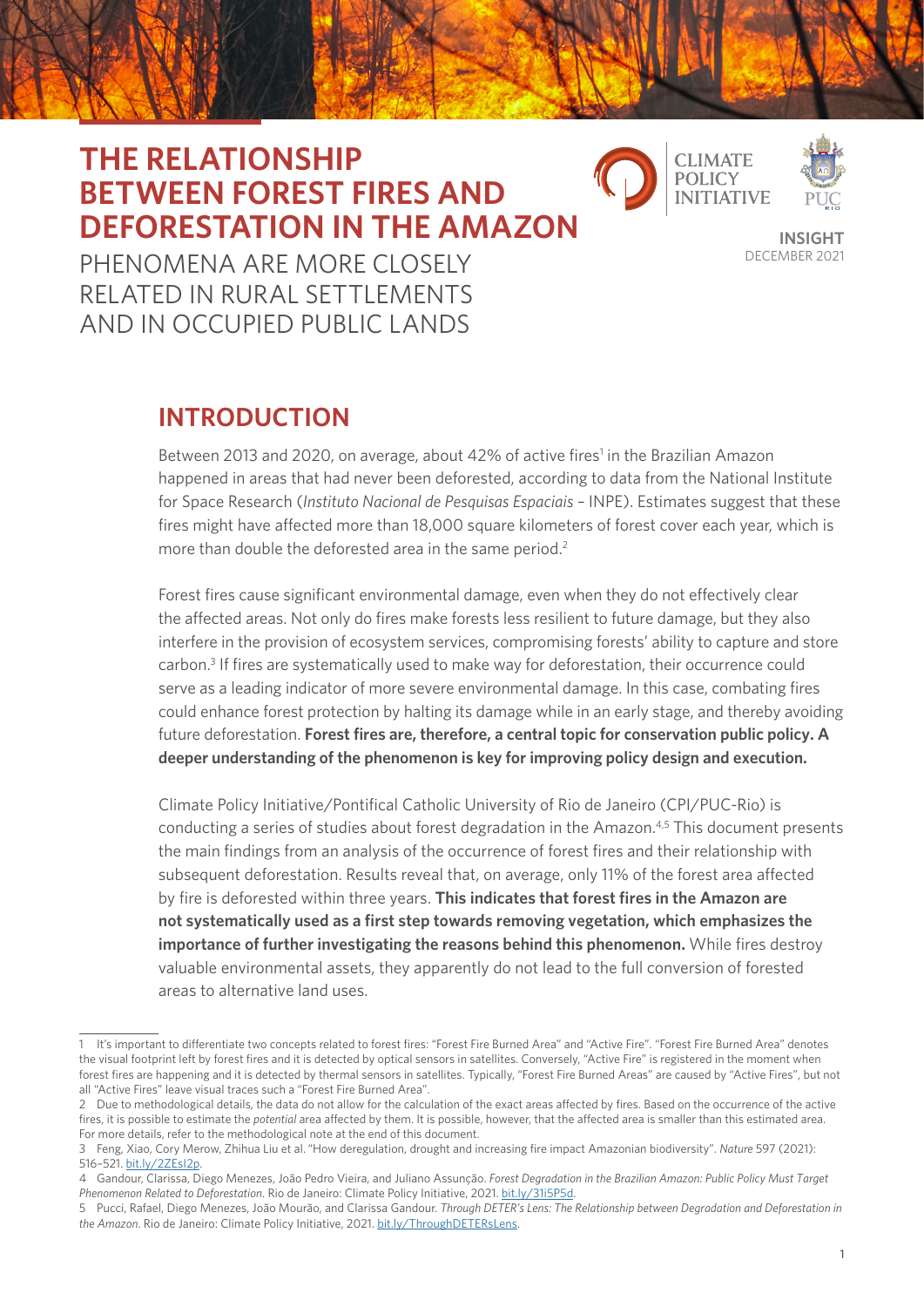

**Nevertheless, the evidence suggests that fires may serve as a leading indicator for more severe damage to forests and biodiversity in a given region. For a substantial proportion of areas affected by fire, deforestation** *follows* **in its immediate vicinity – i.e., there is a high probability of observing deforestation close to areas affected by fires after they occur.** This relationship varies, however, across land tenure categories and states.<sup>6</sup> Occupied public lands (areas inside undesignated public forests that were registered as private lands) and rural settlements exhibit an association between fires and subsequent deforestation in their vicinities about 35% stronger than the average observed in other land tenure categories. **This pattern suggests that forest fires might play an important role in land grabbing, likely as a low-cost and quick way of occupying public lands.**

Furthermore, some states present a noticeable increase in the association between fire and deforestation in recent years, especially Acre. This reinforces the need to approach forest protection with policies that account for regional and local heterogeneities, such as land governance models and institutional capabilities.

### **FIRE IN THE BRAZILIAN AMAZON**

Natural fire is a rare phenomenon in tropical forests due to their high humidity.<sup>7</sup> Hence, fires in the Amazon are usually the result of human activity.<sup>8</sup> In previously deforested areas, fire is typically used to burn remaining biomass or as a land management technique for agriculture and cattle production.<sup>9</sup> Since these areas have already lost all - or nearly all - of their native vegetation, these fires are not considered to be forest degradation. However, fires also occur in forests, either because of intentional practices or accidental spillover from deforested areas.<sup>10</sup> In these cases, fires destroy the most vulnerable trees and plants, compromising the resilience of the surviving vegetation and making it more susceptible. Indeed, fires not only cause a loss of vegetation while they are actively burning, but also for a long period afterwards.11 This partial loss of vegetation can be categorized as forest degradation.

To measure the occurrence of fires, this study uses data from INPE's Fire Program (*Programa Queimadas*), with daily observations of active fires covering the entire Brazilian Amazon detected by a VIIRS sensor onboard the Suomi-NPP satellite. According to this database, around 42% of active fires registered between 2013 and 2020 were in forested areas, whereas 58% were in deforested areas. This study only considers fires located inside forests that have never been deforested in the Amazon biome as signs of forest degradation.12

<sup>6</sup> "Land Tenure Categories" denotes the type of land governance. Each category has specific characteristics depending on ownership (public or private), management (group or individual), and on whether the land is linked to a governmental agency. Moreover, each category is governed by specific legislation. In this study, land tenure categories are as follows: Small/Medium/Large Private Property, Protected Territory, Rural Settlement, Undesignated Area, Occupied Public Land, Unidentified Area, and Others.

<sup>7</sup> Ray, David, Daniel Nepstad, and Paulo Moutinho. "Micrometeorological and Canopy Controls of Fire Susceptibility in a Forested Amazon Landscape". *Ecological Applications* 15, nº 5 (2005): 1664–1678. [bit.ly/3DlepO9.](http://bit.ly/3DlepO9)

<sup>8</sup> Berenguer, Erika, Nathália Carvalho, Liana O. Anderson, Luiz E. O. C. Aragão, Filipe França, and Jos Barlow. "Improving the spatial-temporal analysis of Amazonian fires". *Global Change Biology* 27 (2021): 469-471. [bit.ly/3d4UCHV](http://bit.ly/3d4UCHV).

<sup>9</sup> Barlow, Jos, Erika Berenguer, Rachel Carmenta, and Filipe França. "Clarifying Amazonia's burning crisis". *Global Change Biology* 26 (2020): 319-321. [bit.ly/3xFzdyp](http://bit.ly/3xFzdyp).

<sup>10</sup> Alencar, Ane, Lucas Rodrigues, and Isabel Castro. *Amazônia em Chamas - o que queima, e onde: nota técnica nº 5*. Brasília: Instituto de Pesquisa Ambiental da Amazônia, 2020. [bit.ly/3rhX8TF.](http://bit.ly/3rhX8TF)

<sup>11</sup> Barlow, Jos, Carlos A. Peres, Bernard O. Lagan e Torbjorn Haugaasen. "Large tree mortality and the decline of forest biomass following Amazonian wildfires". *Ecology Letters* 6 (2003): 6-8. [bit.ly/3FVOAWg](http://bit.ly/3FVOAWg).

<sup>12</sup> Other types of forest degradation, such as selective extraction, are not considered in this study.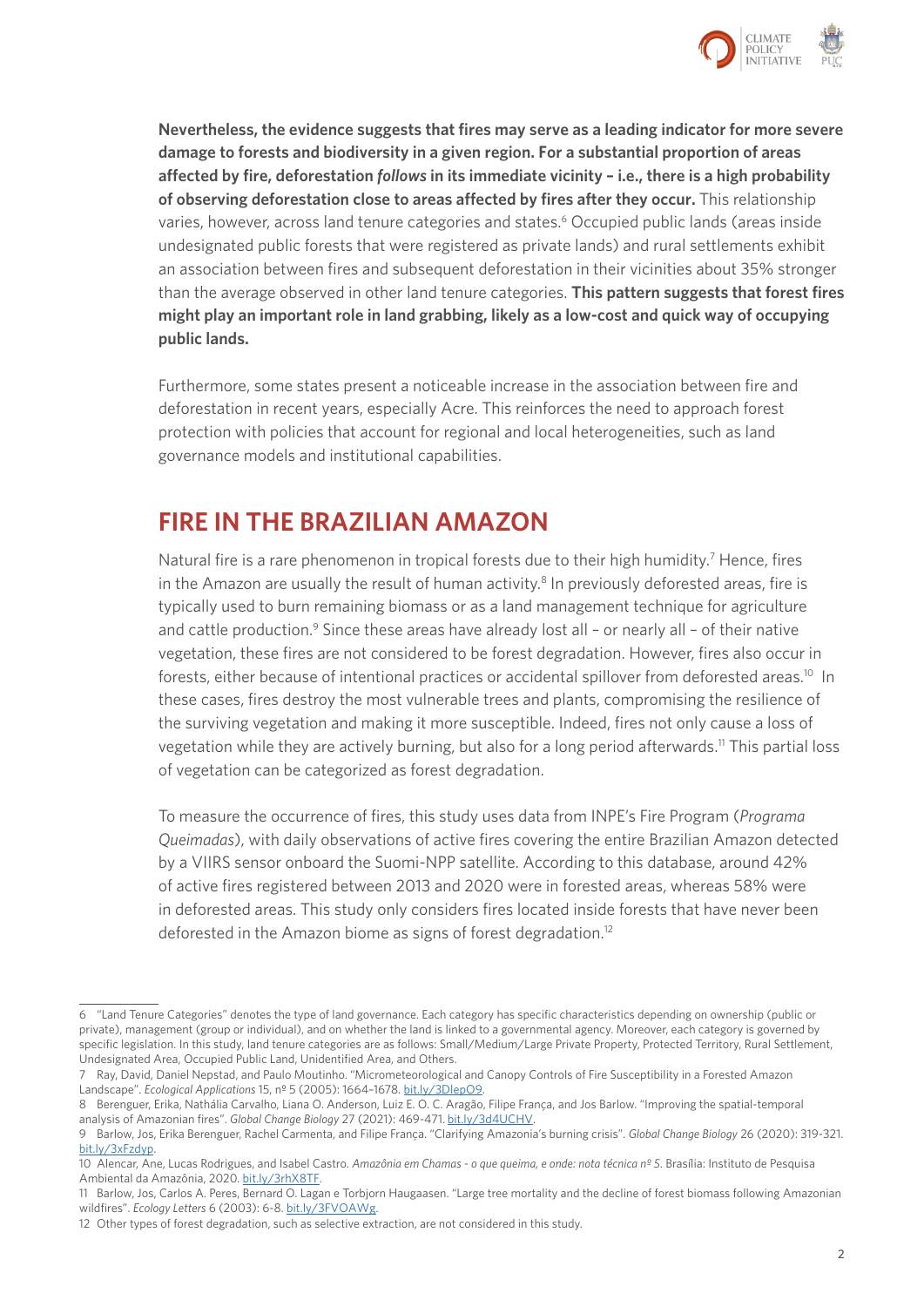

## **FIRE AND DEFORESTATION**

Between 2013 and 2020, forest area affected by fire in the Amazon was consistently larger than that which was deforested. It is estimated that fires may have affected more than 18,000 square kilometers of forest per year – more than twice the annual average of deforestation. Nonetheless, there seems to be low conversion from fire to deforestation in this period. On average, only 11% of the forest area affected by fire was deforested within three years.<sup>13</sup> However, because this is an average for all the Amazon, the low conversion rate might hide important differences in the dynamics of fire and deforestation across regions. This study, therefore, explores how the relationship between these two phenomena varies across land tenure categories and states in the Amazon.

### **FIRE AND DEFORESTATION ACROSS LAND TENURE CATEGORIES**

By focusing on land tenure categories,<sup>14</sup> the analysis aims at grouping territories that are under similar norms and regulations regarding land use. Figure 1 presents the distribution of forest fires and deforestation across land tenure categories. The percentages represent the share of the total area affected by fire and deforestation between 2013 and 2020 occurring inside each category. For example, approximately 24% of the deforested area and 20% of the forest area affected by fire were concentrated in rural settlements in that period. Noticeably, both phenomena have similar distributions, i.e., forest fires tend to be concentrated in the same categories as deforestation. Specifically, both are mainly concentrated in medium or large private properties and rural settlements.

<sup>13</sup> For cases in which fire is followed by deforestation, the data suggest that the average interval between these two events is three years. 14 This analysis considers eight land tenure categories: small private properties, medium or large private properties, protected territories (protected areas and indigenous lands), rural settlements, undesignated areas, occupied public lands – areas registered under the Rural Environmental Registry (*Cadastro Ambiental Rural –* CAR) in undesignated public forests –, unidentified areas – areas for which there is insufficient information about land tenure – and others, which is a residual category.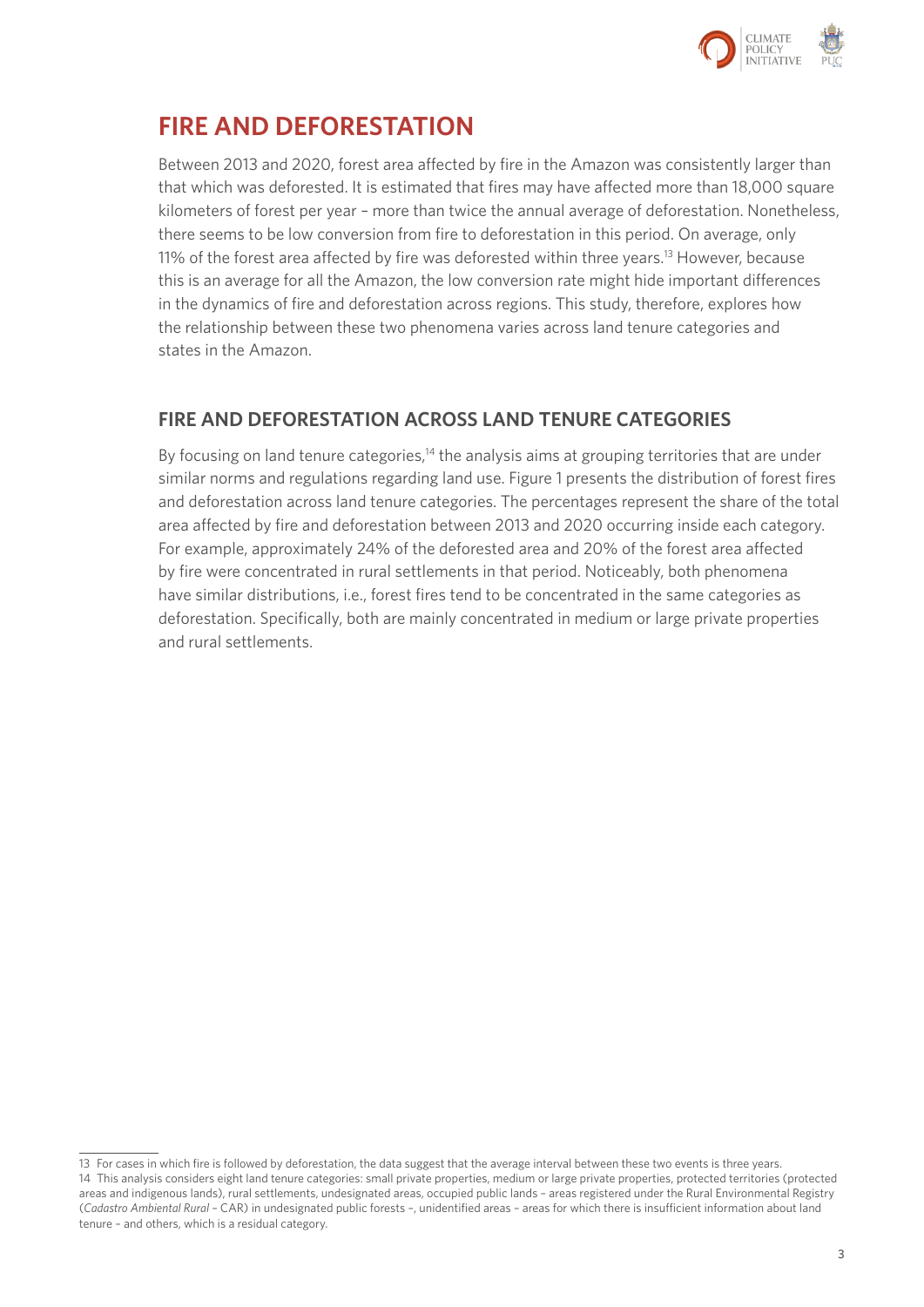



### **Figure 1.** Distribution of Fire and Deforestation Across Land Tenure Categories **Figure 1.** Distribution of Fire and Deforestation Across Land Tenure Categories

*Note: The percentages represent the share of total forest areas affected by fire or deforestation between 2013 and Note: The percentages represent the share of total forces areas affected by fire or deforestation better*<br>2020 that are in each land tenure category.

*Source: CPI/PUC-Rio with data from Programa Queimadas/INPE, PRODES/INPE, Atlas Agropecuário/Imaflora 2013 and 2020 that are in each land tenure category.*  and Cadastro Nacional de Florestas Públicas/Serviço Florestal Brasileiro, 2021. *Cadastro Nacional de Florestas Públicas/Serviço Florestal Brasileiro, 2021.* 

> The distribution pattern across land tenure categories suggests that forest fires and deforestation might be connected.15 Figure 2 explores this potential association by showing the deforestation that happened in the same place as the forest fire (local conversion) and the deforestation that happened in the vicinity of areas affected by forest fires. Local conversion from fire to deforestation is relatively low across all land tenure categories, with less than 20% of the forest area affected by fires being deforested within three years. This indicates that forest fires in the Amazon are not systematically serving as an initial stage of deforestation, reinforcing the relevance of understanding their drivers to advance knowledge about forest degradation.

<sup>15</sup> This study only considers fires that happen inside forest areas that have never been deforested, thus ruling out the possibility that these fires are mechanically linked with deforestation as a final stage of clearing or used as land management techniques in previously cleared areas.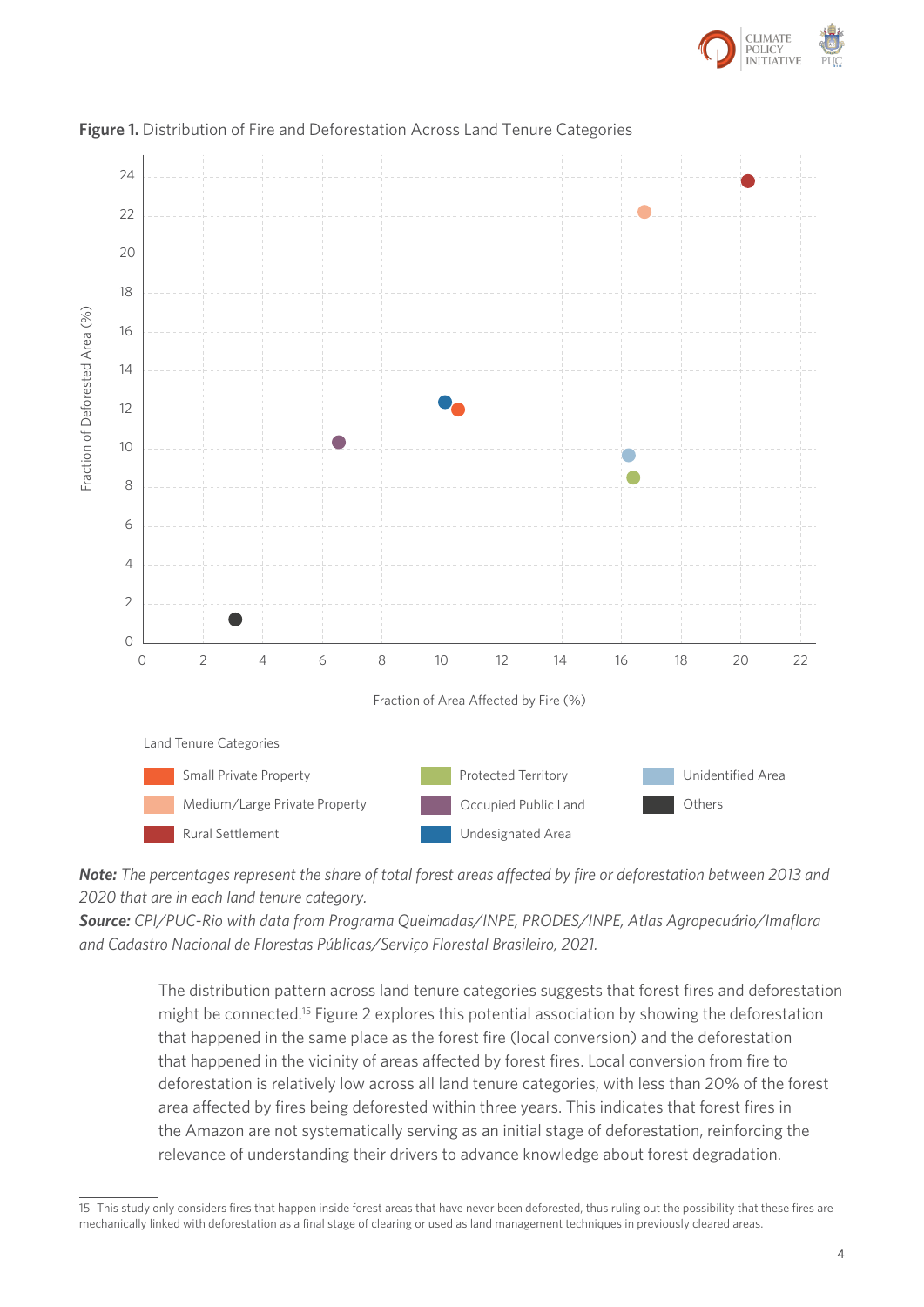

**Figure 2.** Relationship between Fire and Subsequent Deforestation by Land Tenure Category, 2013 - 2018 **Figure 2.** Relationship Between Fire and Subsequent Deforestation by Land Tenure Category, 2013 - 2018

### **HOW TO READ THE GRAPH?**



Note: The graph shows the share of forest area affected by fire in each year and land tenure category that was followed by deforestation within three years. The analysis ends in 2018, as the last year of available spatial information for deforestation is 2020. The analysis considers deforestation happening in the same place as fires (local conversion of fire to deforestation) and in their vicinity (deforestation near fire). Source: CPI/PUC-Rio with data from Programa Queimadas/INPE, PRODES/INPE, Atlas Agropecuário/Imaflora *and Cadastro Nacional de Florestas Públicas/Serviço Florestal Brasileiro, 2021*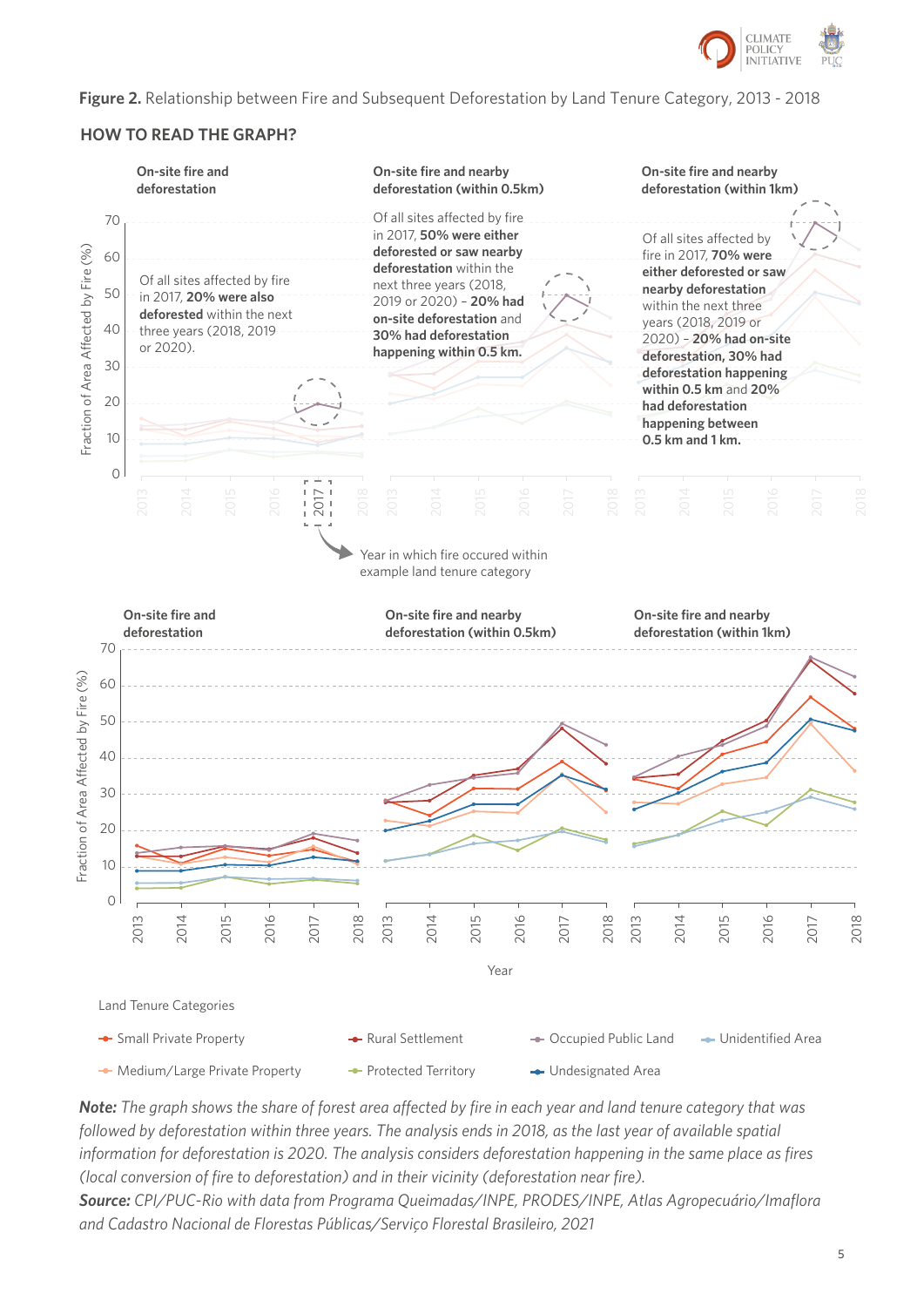

However, the data points to substantial deforestation happening after fires in the vicinity of areas affected by them. As an example, the percentage of areas affected by fire with subsequent deforestation within 0.5 kilometers ranged from 20% to 50% in 2017. Hence, although fires might not be a leading indicator of deforestation in the same area, they could serve as a sign that a region is under imminent risk of deforestation.

Figure 2 also indicates that the relationship between fires and deforestation varies significantly across land tenure categories. Rural settlements and occupied public lands consistently exhibit a stronger association between fires and nearby deforestation. From a policymaking perspective, regions affected by fires in those categories should be considered critical areas for prioritizing efforts to combat deforestation.

Finally, results for occupied public lands could be hinting at how the process of land grabbing might unfold, since this category comprises undesignated public forests that were registered as private lands.16 In this case, maybe fires allow for a rapid and low-cost occupation of forested areas. Although only suggestive, this finding points to a potential benefit of learning more about the economic motivations of land grabbers and the instruments they use to environmental control policies.

### **FIRE AND DEFORESTATION ACROSS STATES**

State-specific trajectories shed light on potential heterogeneities in the association between forest fires and deforestation at a regional level. Noticeably, states with a higher concentration of forest fires are also those with more deforestation (Figure 3). Between 2013 and 2020, Pará accounted for 33% of all forest fires and 39% of the total deforested area; in Mato Grosso, those shares amounted to 18% and 23%, respectively.

<sup>16</sup> The occurrence of fire and deforestation in undesignated areas is also indicative of land grabbing. This discussion focuses on occupied public lands because these areas have been registered as private lands under CAR even though they are known to be public.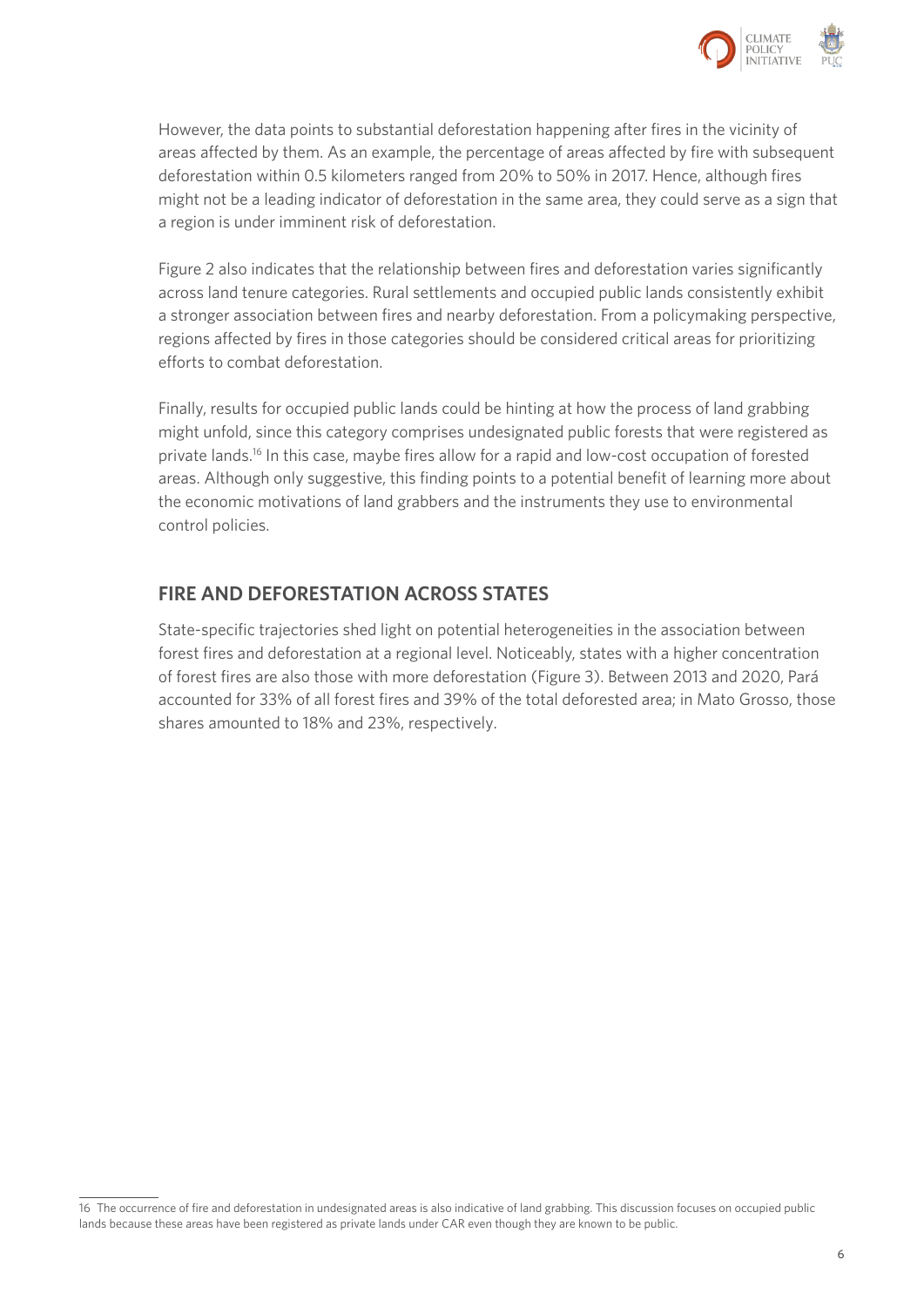



### **Figure 3.** Distribution of Fire and Deforestation across States **Figure 3.** Distribution of Fire and Deforestation across States

**Note:** The percentages represent the share of total forest areas affected by fire or deforestation between 2013 and 2020 that are in each state. The analysis only considers the regions of the state that are within the Amazon biome. Source: CPI/PUC-Rio with data from Programa Queimadas/INPE, PRODES/INPE, Atlas Agropecuário/Imaflora *and Cadastro Nacional de Florestas Públicas/Serviço Florestal Brasileiro, 2021 Cadastro Nacional de Florestas Públicas/Serviço Florestal Brasileiro, 2021*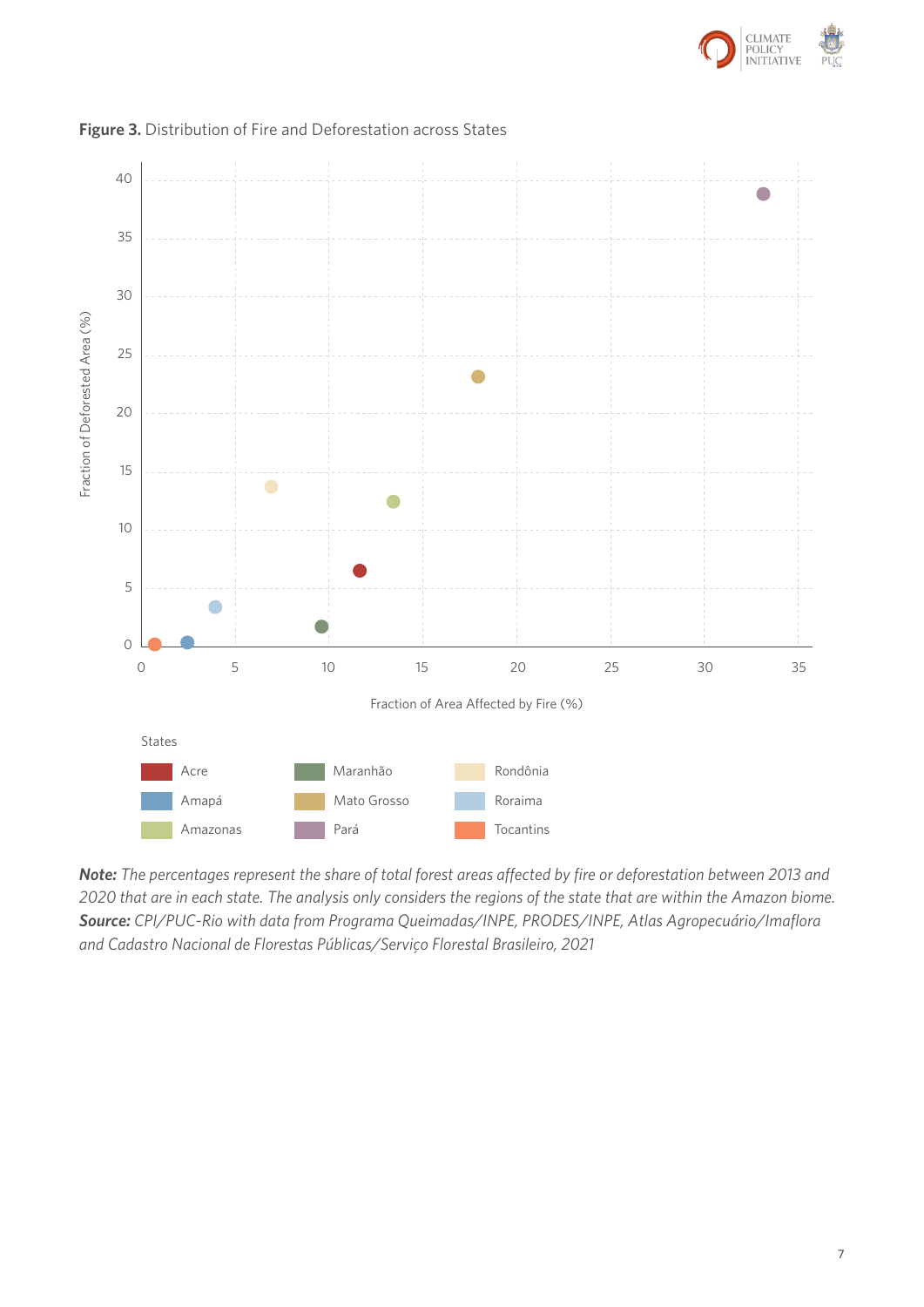



**Figure 4.** Relationship between Fire and Subsequent Deforestation by States, 2013 - 2018 **Figure 4.** Relationship between Fire and Subsequent Deforestation by States, 2013 - 2018

**Note:** The graph shows the share of forest area affected by fire in each year and state that was followed by deforestation within three years. The analysis ends in 2018, as the last year of available spatial information for deforestation is 2020. The analysis considers deforestation happening in the same place as fires (local conversion of fire to deforestation) and in their vicinity (deforestation near fire). For more details, see How To Read The Graph on *page 5. This figure is read analogously. page 5. This figure is read analogously.* 

Source: CPI/PUC-Rio with data from Programa Queimadas/INPE, PRODES/INPE, Atlas Agropecuário/Imaflora *and Cadastro Nacional de Florestas Públicas/Serviço Florestal Brasileiro, 2021 and Cadastro Nacional de Florestas Públicas/Serviço Florestal Brasileiro, 2021*

> Figure 4 suggests that there is relatively low conversion of fire to deforestation across all states in the Amazon. Nevertheless, as seen with land tenure categories, there seems to be a fairly high probability of observing subsequent deforestation in the vicinity of areas affected by forest fires.

Moreover, the figure shows that this association varies not only across states, but also over time. The relationship between fires and subsequent nearby deforestation grows stronger in Acre, Amazonas, Pará, Rondônia, and Roraima, peaking in 2017. This pattern contrasts with that observed in the remaining states, where this relationship remains relatively stable. Yet, among these, only Mato Grosso accounts for a substantial share of both forest fires and deforestation (Figure 3).

Differences across states may stem from a variety of factors. First, there are important variations in land tenure structure across regions. For example, Amazonas has a much larger area of undesignated public forests that are potentially under threat of land grabbing than Mato Grosso does. Second, these differences could be associated with state governments' ability to exert environmental control. Third, leading economic activities may influence the local dynamics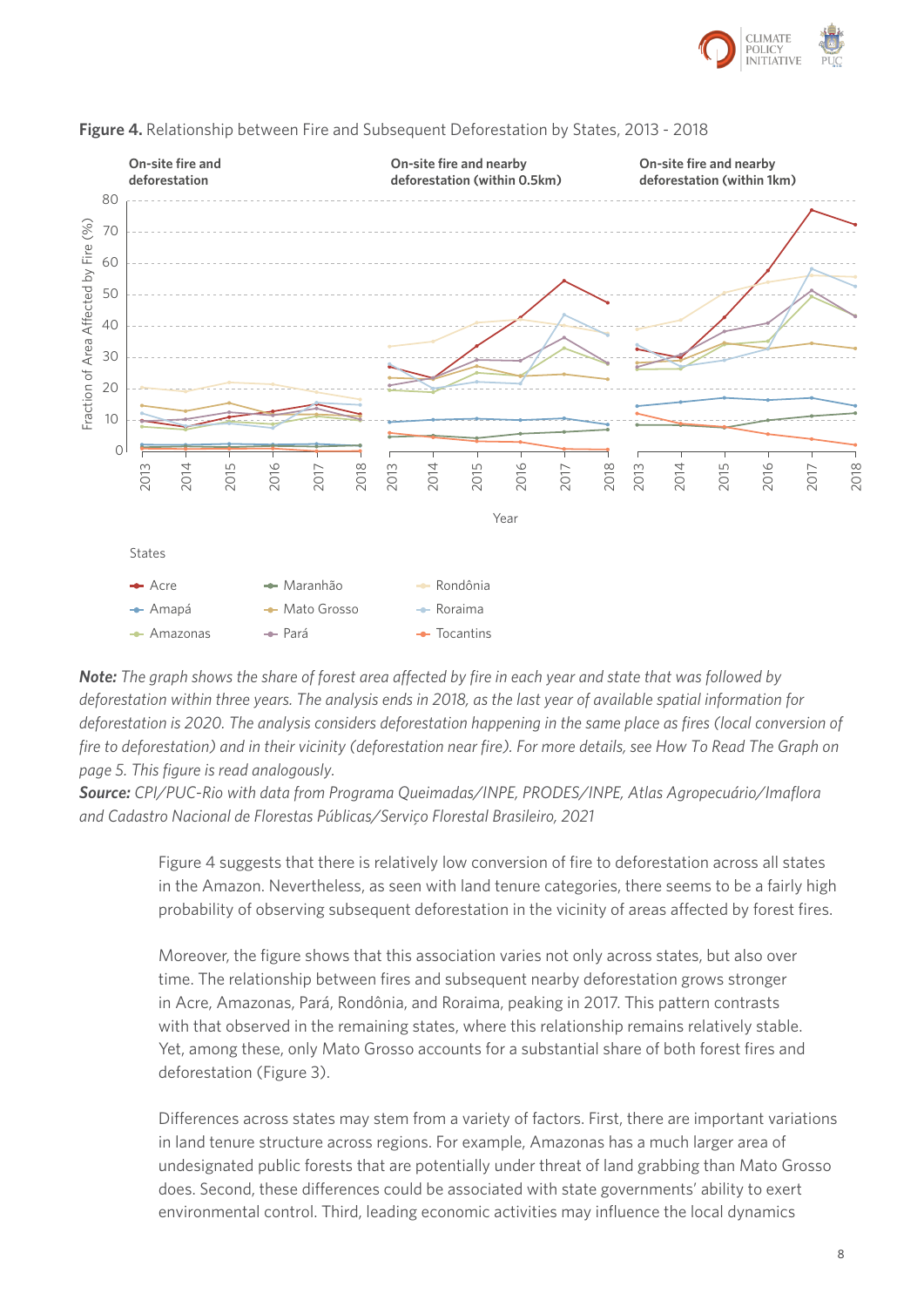

of forest conversion. The stability observed in Mato Grosso, for example, may be linked with agricultural activities that are relatively more consolidated in this state. Although it is important to deepen the understanding of the reasons driving the different state trajectories, results suggest that there are regions where combatting fire and associated deforestation has become an increasingly more urgent matter.

## **NEXT STEPS FOR RESEARCH AND POLICY**

This analysis shows that forest fires in the Amazon do not seem to be primarily aimed at removing vegetation. However, although the conversion of fire to deforestation in the same area is relatively uncommon, the evidence suggests that areas close to fires are at imminent risk of deforestation. This result varies across land tenure categories, with the association between fires and deforestation being particularly strong in rural settlements and occupied public lands. This indicates that it could be possible to use the distribution of fires across land tenure categories as relevant criteria to prioritize environmental control efforts targeting deforestation. It is worth noting that Brazil already has an official system that detects active fires and provides daily information regarding their occurrence.

Combined with the heterogeneity in the association between fire and deforestation across states, these results highlight the relevance of improving the knowledge about the drivers of forest fires and the ability of authorities to respond to them in different regions of the Amazon. Moreover, further investigation is needed to understand why a practice as destructive as forest fires is so widely used in the Amazon if the main objective does not seem to be removing forest biomass.

# **DATA**

This analysis explores a rich dataset with spatially explicit (raster) data created based on several publicly available sources. The main variables and their sources are as follows: active fires from Programa Queimadas/INPE; annual deforestation increments from PRODES/INPE; land tenure categories from both the Atlas Agropecuário/Imaflora and the Cadastro Nacional de Florestas Públicas/Serviço Florestal Brasileiro.

# **METHODOLOGICAL NOTE**

This study analyzes fires that occur in Amazon Forest areas that have never been deforested to investigate their relationship with clear-cut deforestation between 2013 and 2020 (PRODESyears). The database is in raster format with 30-meter resolution and comprises georeferenced data on active fires and deforestation over time, as well as land tenure categories for the entire Amazon biome.